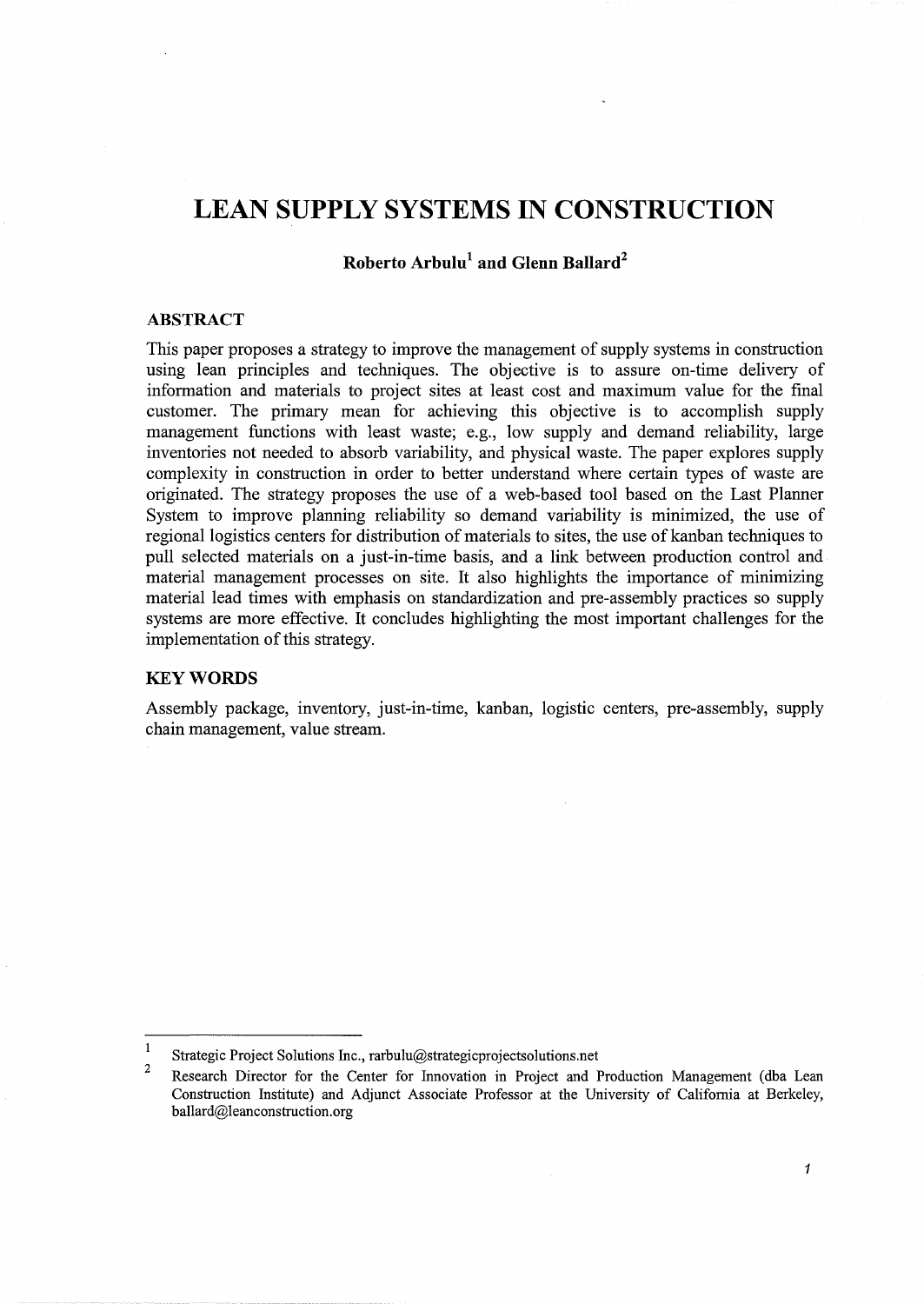### **INTRODUCTION**

In recent years, there have been several efforts to better understand how to manage construction supply chains efficiently and effectively (e.g., Wegelius-Lehtonen 1995, O'Brien 1995, Wegelius-Lehtonen and Pahkala 1998, Nairn et. al. 1999, Vrijhoef and Koskela 2000, Arbulu et. al. 2003). Achieving excellence in the management of construction supply chains represents a way of increasing competitive advantage in the market. The reality is that supply chain participants (i.e., owners, contractors, suppliers, etc.) are still in exploration towards a better understanding of what supply chain management is, how they can increase their competitive advantage by applying it, and the dynamics it involves.

Construction practitioners have been witnesses of how the construction industry has been bombarded with so many 'solutions' to the supply chain (this is the way they are being offered) creating confusion amongst supply chain participants regarding if these solutions should be adopted or not and how. A typical example of this is the introduction of standard solutions in the area of information technology. In most cases, solutions are not necessarily tailored to deal with the real problems of our industry leaving important gaps after their implementation (which indeed create opportunities for others to come to the party, and therefore the cycle never ends).

Instead of trying to identify which supply chain solutions should be adopted, practitioners in the construction industry should first get a basic understanding of how supply chains are configured first so a holistic view can be obtained. This is certainly not a task typically performed as part of standard procedures in construction. The use of value stream mapping represents an example of a tool to achieve this (e.g., Arbulu 2002, Arbulu et. al. 2003 ).

Construction is known as being ruled by schedules. It is not difficult to find management personnel arguing about working under so many pressures to achieve project milestones and not having the luxury of time to see the whole picture! This is, in part, a symptom from a construction industry dominated by extreme specialization within functionally stove-piped organizations. Everything is optimized to meet individual participant's performance objectives but far from optimal and from a systems perspective (e.g., Tommelein et al. 1999, Bashford et al. 2002). The question is: who is looking at the whole?

The management of supply chains is indeed a relatively new topic in the construction industry. Construction supply chains should be well thought-out networks of interrelated processes designed to satisfy end-customer needs (Arbulu et al. 2003). To achieve this, a holistic view needs to be adopted so opportunities for performance improvement at the systems level can be identified. Determining these opportunities will be difficult without understanding the dynamics of the network of interacting activities in the supply chain (system behavior). This paper explores some of these dynamics.

Along with supply chain complexity and dynamics, today's construction projects are known as 'complex, uncertain, and quick' (Shenhar and Laufer 1995). They require the definition, design, and implementation of temporary production systems that incorporate temporary flows of physical resources (e.g., labour, materials, equipment, etc) and information for the on-time completion of project milestones. These flows create what the authors name here as 'supply systems'. A supply chain may contain one or more supply systems.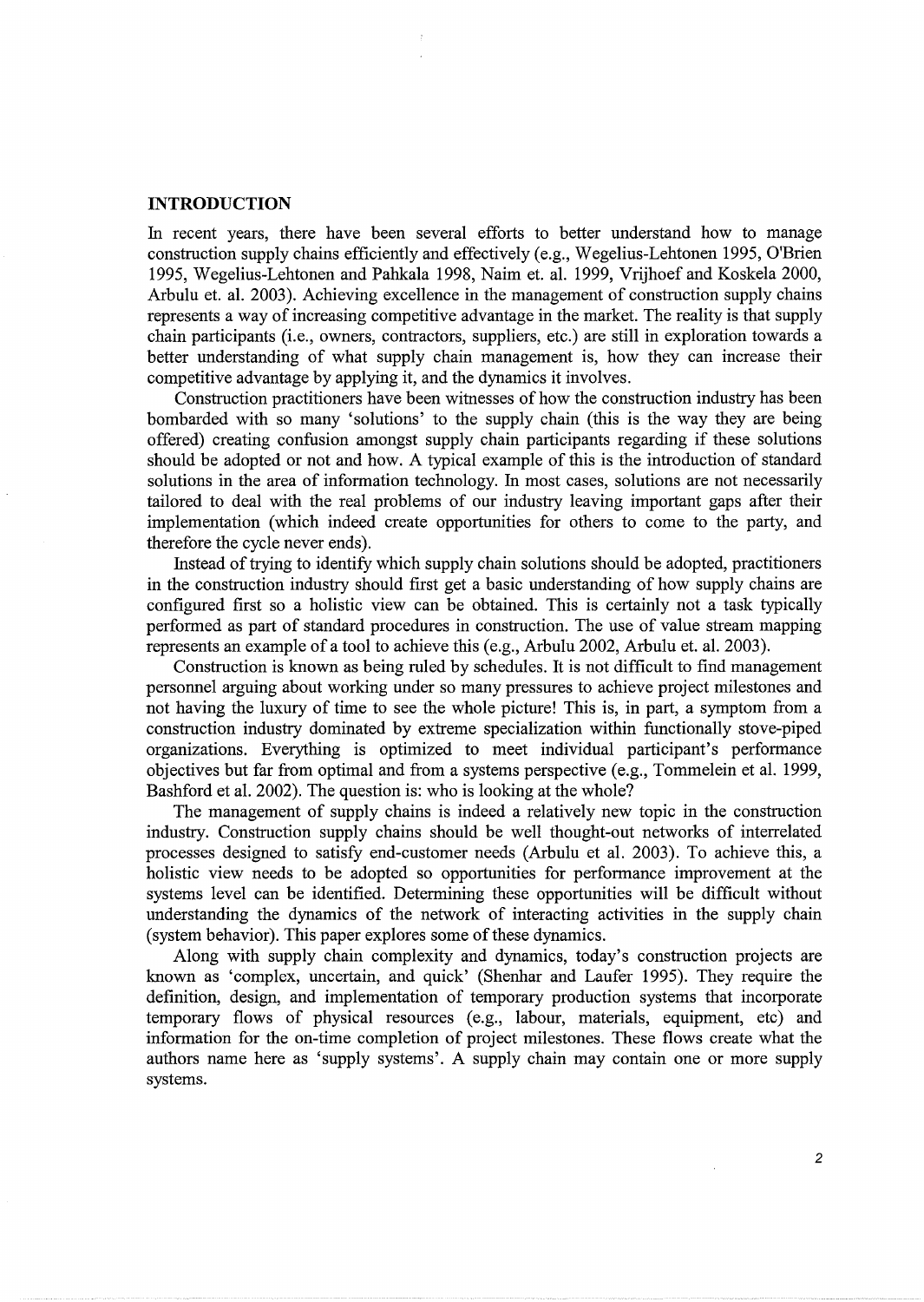This paper proposes a strategy to improve the management of supply systems in construction using lean principles and techniques. The objective is to assure on-time delivery of information and materials to project sites at least cost and maximum value for the final customer. The primary mean for achieving this objective is to accomplish supply management functions with least waste. The strategy proposes the use of web-based tool created using principles from the Last Planner System to improve planning reliability and to increase visibility across supply systems so demand variability is minimized. The use of regional logistics centers is considered for consolidation and distribution of materials to sites. The use of logistics centers is certainly not new. Other industries like retailing have incorporated logistic centers as part of their logistic strategies.

This strategy incorporates the use of lean techniques like kanban to pull selected materials on a just-in-time basis from suppliers or logistics centers to site. Linking production control and material management processes on site then become a must to achieve just-in-time deliveries. Finally, this paper highlights the importance of minimizing material lead times with emphasis on standardization and pre-assembly practices so supply systems are more effective. It concludes highlighting the most important challenges for the implementation of the strategy.

#### DEFINITION OF TERMS

This section is devoted to provide basic definitions for the following terms: supply chain management, supply chain, supply systems, and value stream. Definitions from recognized sources have been adopted. The intention is to bring some clarity to how these concepts differentiate and relate between each other.

### SUPPLY CHAIN MANAGEMENT AND SUPPLY CHAIN

Tommelein et. al. (2003) performed an extensive study about supply chain practices in the U.S. construction industry. This study defines Supply Chain Management (SCM) as "the practice of a group of companies and individuals working collaboratively in a network of interrelated processes structured to best satisfy end customer needs while rewarding all members of the chain". This definition implicitly defines Supply Chain (SC) as a group of companies and individuals working collaborately in a network of interrelated processes.

#### SUPPLY SYSTEMS

The authors realize that the term supply system has not been extensively used in the construction industry. It may be confused with supply chain but it actually means something different. The authors propose that supply systems are systems that need to be defined, designed, and implemented to deliver effective flows of materials, information, and capital across the supply chain. Supply systems are therefore part of a supply chain, and as such, must be considered as an important part of any supply chain management initiatives.

#### VALUE STREAM

This paper adopts the definition of value stream provided by Rother and Shook (1998), which states that a value stream is "all the actions (both value added and non-value added) currently required to bring a product through the main flows essential to every product: (1) the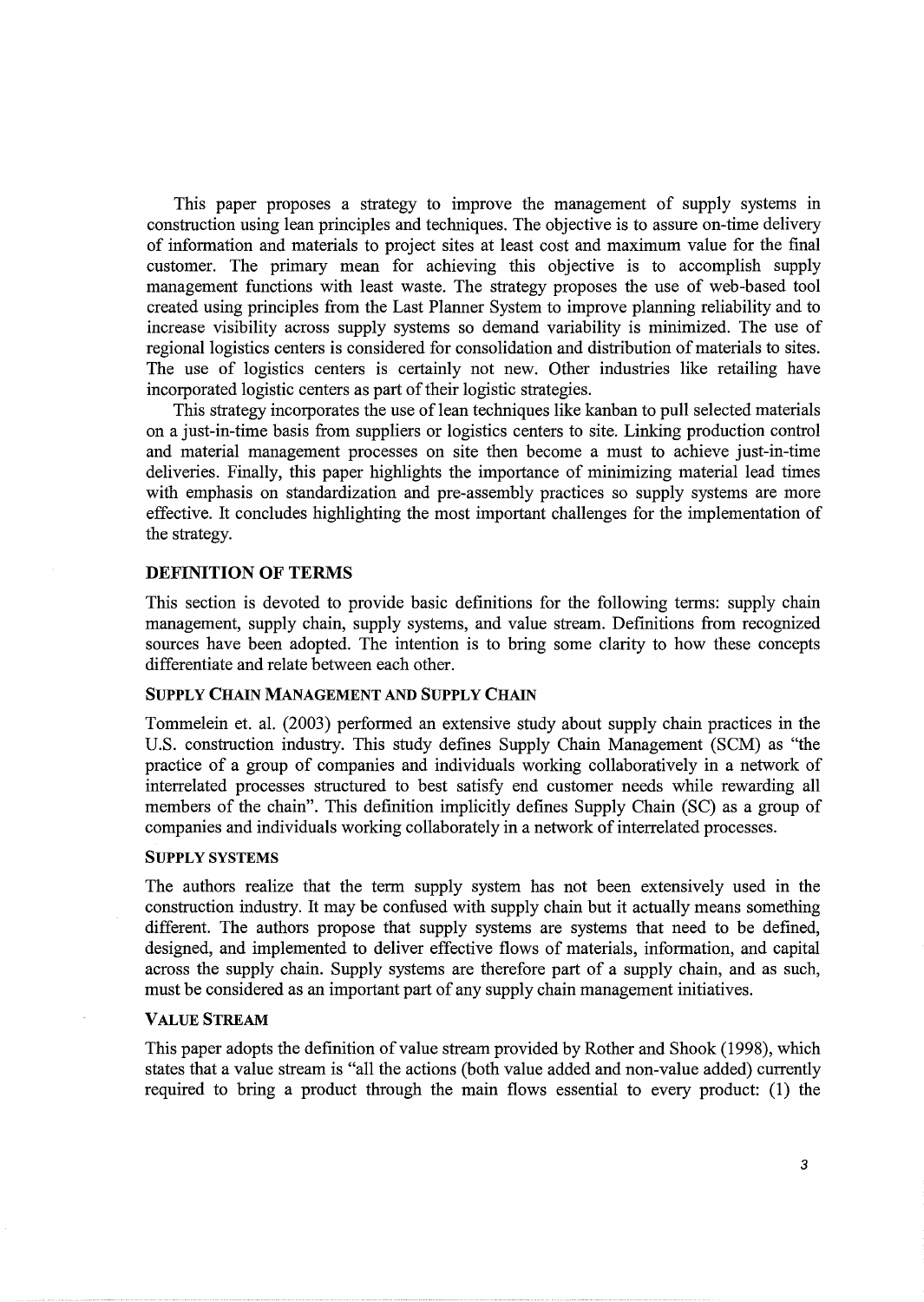production flow from raw material into the arms of the customer, and (2) the design flow from concept to launch". While supply chain relates to a network of companies working collaboratively, value stream relates to the process across this network.

Other terms that will be used in this paper are: assemble, fabricate, pre-assemble, prefabricate, prefabrication, lead time, and fabricator lead time. These have been defined in depth in Ballard and Arbulu (2004).

### **TRADITIONAL SUPPLY SYSTEMS IN CONSTRUCTION**

The construction industry is dominated by specialization within functions in organizations and great fragmentation (Tommelein et. al 2003). One of these functions is procurement (sometimes known as purchasing). Traditionally, procurement practices in construction focus on obtaining the lowest price possible for each product and associated services (e.g., transportation). Previous studies (e.g., O'Brien 1999, Nairn et. al 1999) have highlighted barriers to adopt supply chain management practices in construction. Certainly, one of these barriers is the way commercial deals are managed which determines (almost by default) how supply systems are finally configured. It is not difficult to hear that 'what happens after the procurement phase is a logistics problem' due to the lack of focus on achieving continuous flow to deliver the maximum value to the final customer. The conclusion here is that supply systems are not defined and therefore not even designed, they just happen!

Rethinking the role of procurement should be one of the first actions towards a change on how to better deal with supply systems. Procurement teams should take a more proactive role towards a better understanding of supply dynamics and complexity which will make explicit that supply can and should be controlled (people in construction operate as if they cannot control supply). One of the targets should be to control deliveries like site activities. The next section illustrates some basic areas of supply dynamics and complexity.

### **UNDERSTANDING SUPPLY COMPLEXITY**

The application of supply-chain management techniques in manufacturing environments has been widely recognized as a source of important cost savings (e.g., Hopp and Spearman 2000, Arntzen et. al. 1995). The understanding of supply complexity has been a key area for this success.

This section is devoted to illustrate how supply complexity impacts temporary production systems in construction creating waste and potentially affecting on-time project completion. Challenges across the construction industry may vary accordingly with the complexity of each project. However, a challenge shared by all projects is the match between site demand and supply. Any type of variability in both demand and supply will be critical to effective project management and will impact the total production system performance increasing cost and time and reducing quality and safety. Following are three scenarios that demonstrate the interaction between supply and demand and how the influence of variability in both will degrade project performance.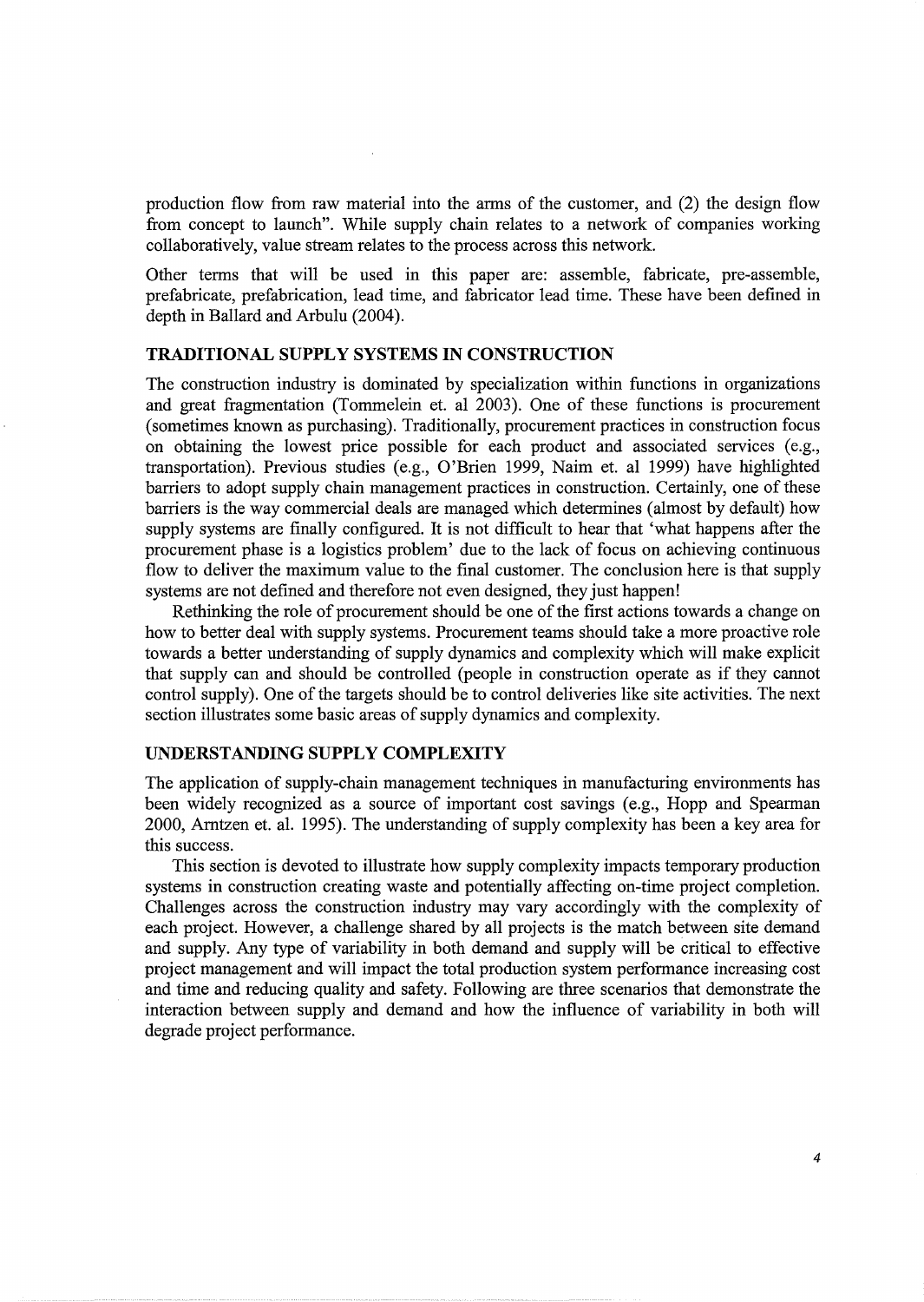### SCENARIO 1: UTOPIA

Variability is omnipresent in any production and supply system. "Variability is closely associated with randomness. Therefore, to understand the causes and effects of variability, one must understand the concept of randomness and the related subject of probability" (Hopp and Spearman 2000). Womack and Jones (1996) define 'pursue perfection' as one of the five lean principles. Variability will then block the road towards perfection unless it is minimized. A production system with few signals of variability is closer to perfection. A supply system that includes production systems with minimum variability will therefore be more effective and efficient.

Variability can be understood as the opposite to reliability. The greater the system reliability, the lower the variability present in the system. Scenario 1 assumes that both the reliabilities<sup>3</sup> of supply and demand are  $100\%$ . It assumes a perfect and unreachable deterministic world (without variability). The end result is that materials and information important components on any supply system - flow continuously. Figure 1 illustrates this scenario that represents utopia.



Figure 1: Matching Demand and Supply- Scenario 1

#### SCENARIO 2: RELIABLE SUPPLY-VARIABLE DEMAND

Independently of the complexity of the supply chain, scenario 2 assumes that suppliers are 100% reliable. Here variability comes in many forms and types, of which demand variability is one, and can be understood for our purpose as changes in requests after commitments have been made (Ballard and Arbulu 2004). One way to express the effect of demand variability is through the Percentage Plan Complete (PPC) that measures workflow reliability. In this scenario, PPC<sub>daily</sub> = 90% (variability=10%). This means that 10% of the activities were not completed as planned. This implies that, if 100% of the activities were planned, the resources to complete those activities were available and ready to use on site. Therefore, 10% of the resources are not used when requested representing waste. The best-case scenario is when these materials can be installed the next day, but experience tells us that this is not always the case. The consequence is clear: materials accumulate on site (sometimes without control). Figure 2 illustrates this scenario with a triangle representing material inventories.

Reliability is the measurement of work committed versus work completed for a given period of time.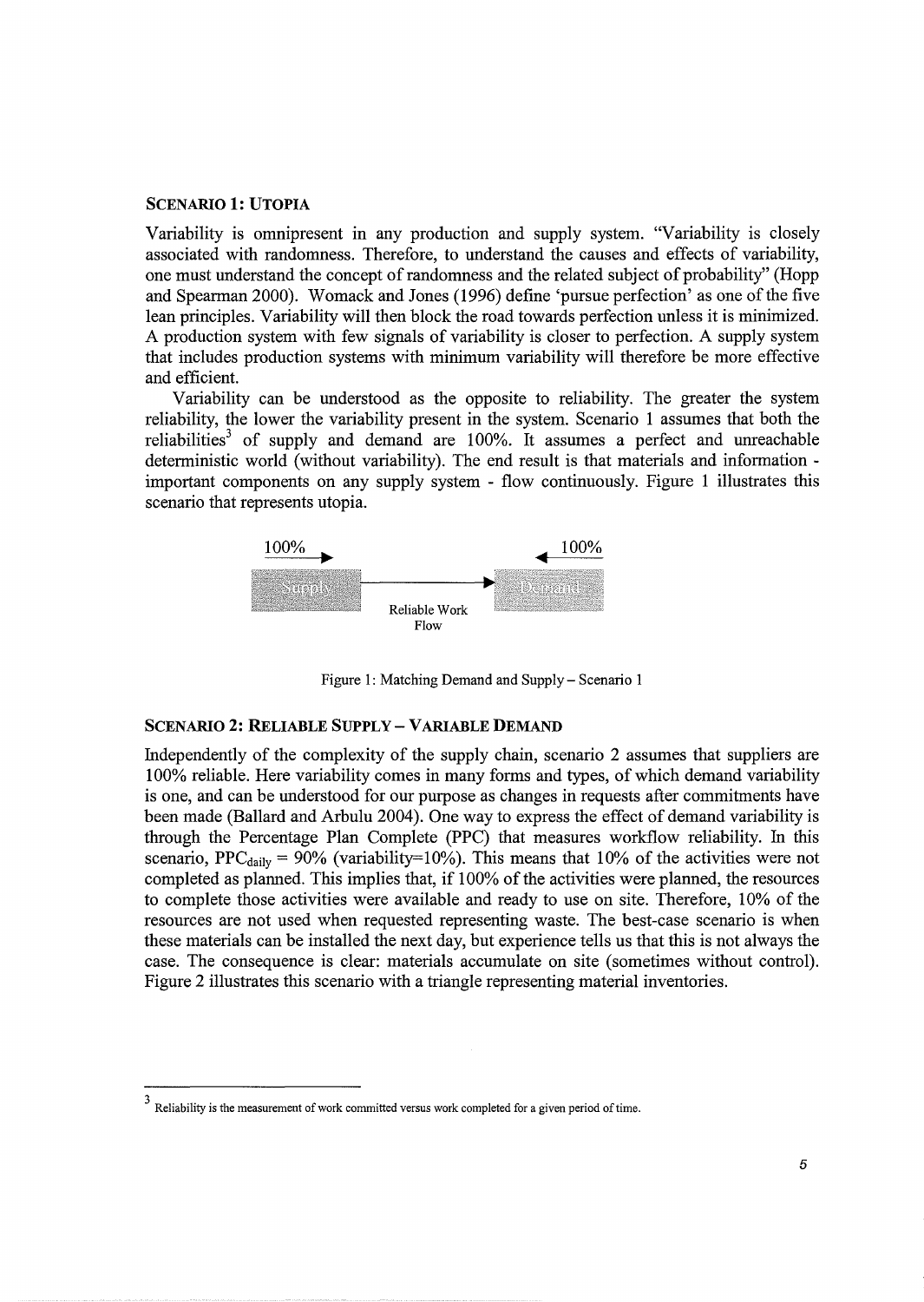

Material Inventories

Figure 2: Matching Demand and Supply- Scenario 2

#### SCENARIO 3: VARIABLE DEMAND AND SUPPLY

In any production system, demand and supply vary. Figure 3 illustrates the details for this scenario with both the reliability of demand and supply less than 100%. The combined effect in this case is that work-in-process (WIP=materials inventories) increases as well as potential delays occur due to an unreliable supply. This increases cost and time (i.e., labour looking for materials not working, cost of managing material inventories) and also reduces quality and safety (i.e., space on site is used to storage materials potentially blocking workflow and risking product quality and safety).



Figure 3: Matching Demand and Supply- Scenario 3

Scenario 3 is closer to reality in construction. However, scenario 3 is oversimplified and it does not take into account, for example, different sources of demand variability and how the complexity of the supply chain (e.g., number of supply systems) will impact cost, time, quality, and safety. Refer to Ballard and Arbulu (2003) for a more comprehensive description of different sources of demand variability.

The next section explore the supply part of scenario 3 in more depth by analyzing the effect of having a complex supply chain (made of several supply systems) in a temporary production system.

#### THE MATCHING PROBLEM

In *Factory Physics,* Hopp and Spearman (2000) describe the Assembly Operations Law as: "The performance of an assembly operation is degraded by increasing any of the following: (1) number of components being assembled, (2) variability of components arrivals, and (3) lack of coordination between component arrivals".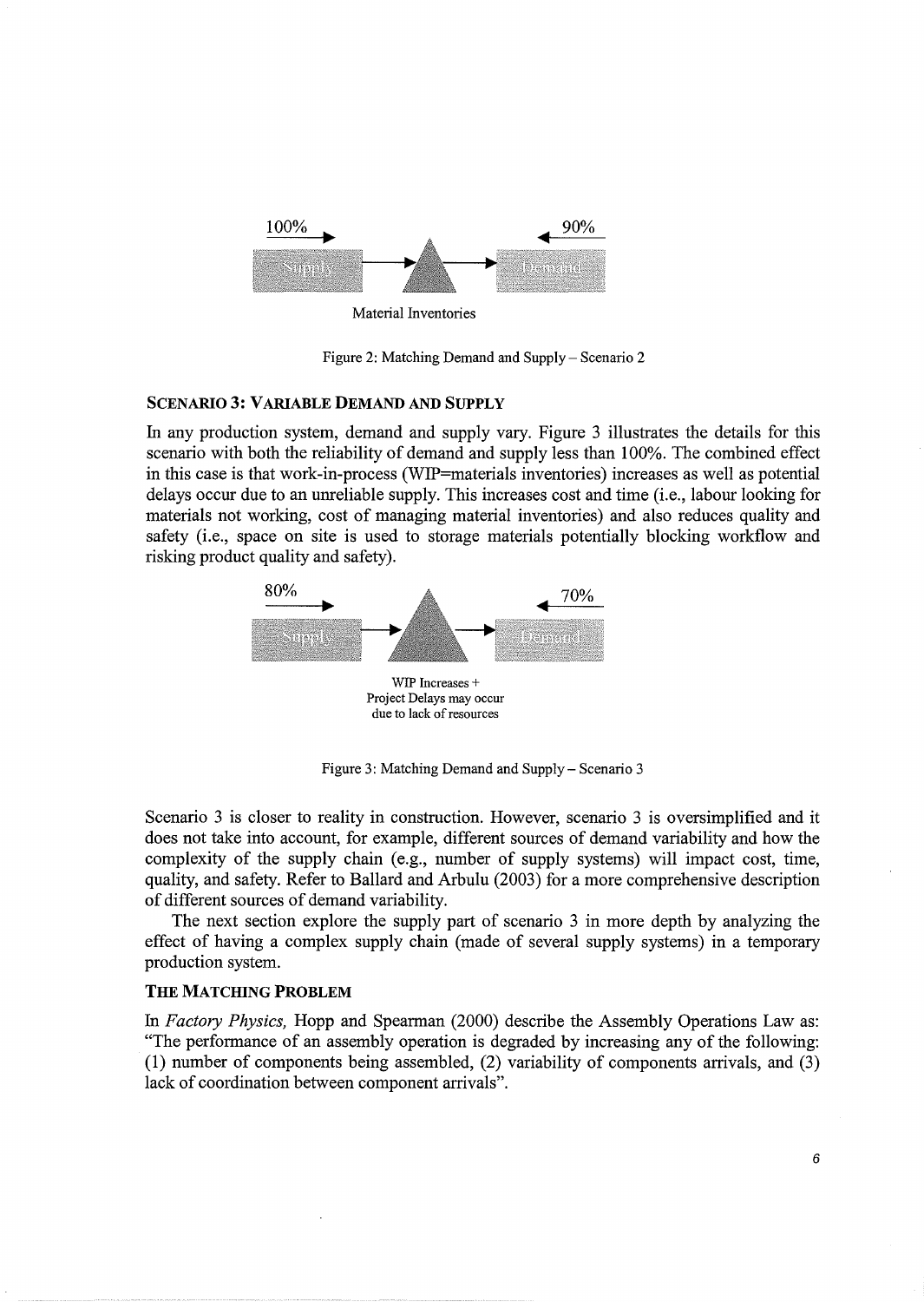In construction, site installation can be seen as series of site assembly operations. Several and simultaneous site assembly operation complicate physical flows in a production system because they involve matching. Processes can't start until all necessary materials are present. The matching problem (Hopp and Spearman 2000) is augmented due to variability on each supply system. The more complex the supply chain (directly proportional to the number of supply systems), the smaller the probability that all materials required to complete a task will arrive to site on a just-in-time basis.

To illustrate this effect, the concept of Merge Bias is used. Merge Bias is a system characteristic that applies when several flows join, and completion of all activities along these flows (e.g., deliveries) is prerequisite to starting the activity that follows (e.g., site installation). The presence of several flows creates a 'matching problem' that constrains the start of the activity that follows. From a supply system perspective, the matching problem then can be understood as the probability of on-time delivery from 'N' supply systems to site and it can be calculated as the product of the probability of on-time delivery for each of the supply systems.

Figure 4 presents a simplified representation of 'N' different supply systems targeting ontime delivery to site. The assumption here is that each supply system includes only one material.



Figure 4: The Matching Problem

For example, if  $N=10$  and the probability of on-time delivery for each of the 10 supply systems is 99%, then the probability of on-time delivery for all the 10 components or materials can be calculated as P  $_{\text{success}} = 0.99^{10} = 90\%$ . This indicates that independently on having a reliable supply (99%!/supply system), our chances to succeed decreased to 90% due to the complexity of the supply chain. If the number of supply systems is doubled (20), the P  $s_{\text{success}} = 0.99^{20} = 82\%$ . The bigger the number of supply systems, the lower the probability of success to achieve on-time site deliveries. Table 1 analyzes different scenarios up to 20 supply systems assuming equal probabilities of on-time delivery for each system as 99%, 95%, 90%, and 75%. Figure 5 then presents the results graphically.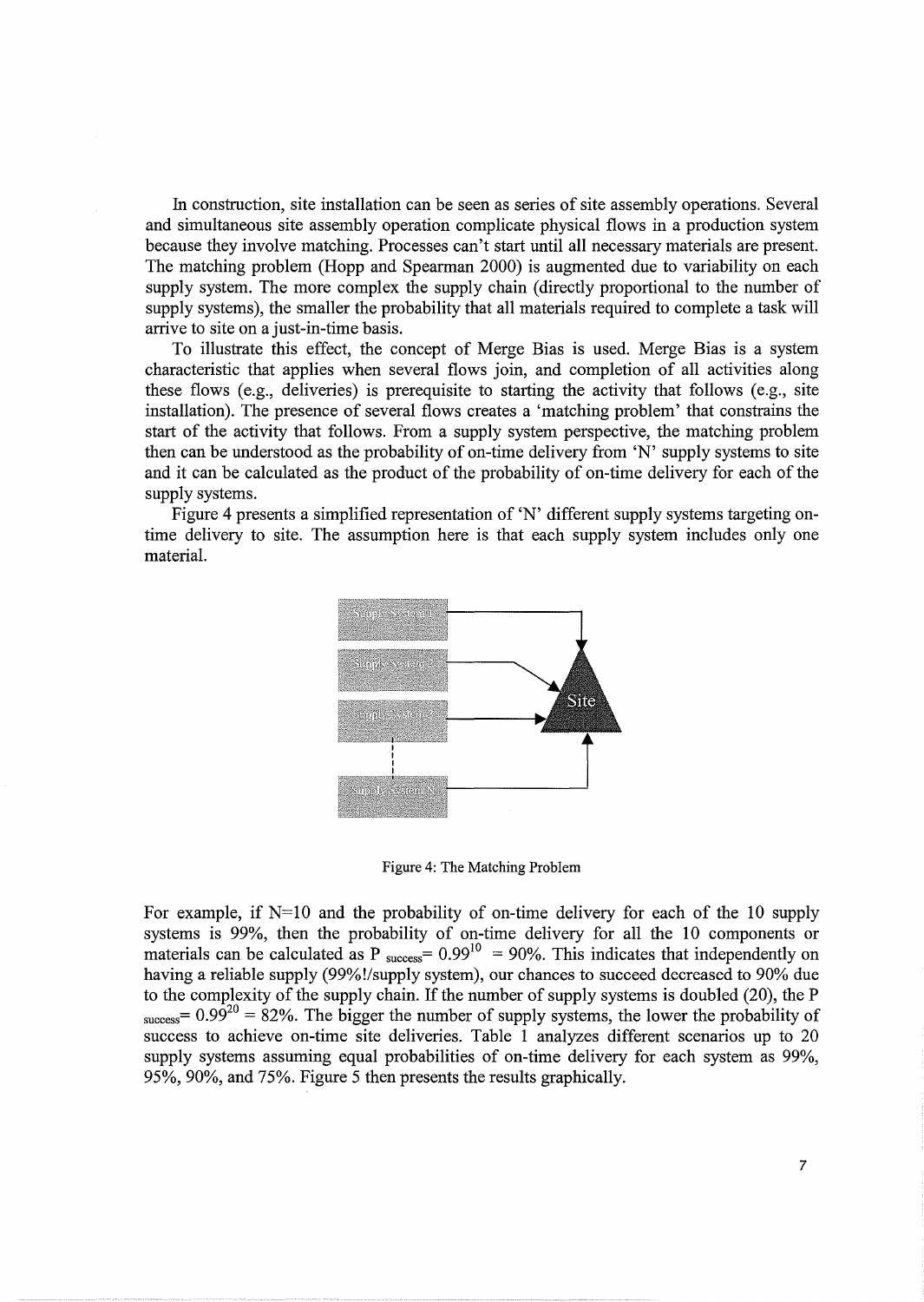From Figure 5, it can be concluded that a combination of low reliability of supply and a complex supply chain (e.g., high number of supply systems) work together as a constraint to achieve on-time deliveries. If the reliability of supply is 75% and the supply chain has more than 10 different supply systems, the probability of success is close to zero.

The reader may be thinking that if this is really true, how is supply being done so projects can be completed on time? Firstly, the matching problem is a real problem. Secondly, the authors believe that few people in the construction industry are aware of the matching problem. However, intuitively, decisions are made to solve it by accumulating large buffers of finished products (sometimes more than 2 weeks of work) close to the matching point on site to reduce the probability of supply failure. Ironically, the industry then has been solving the matching problem by creating considerable amounts of waste. This has important consequences in project performance because (1) time and cost will increase due to labour looking for materials not working, and management creating teams to manage the logistics of the inventories, and (2) quality and safety will be reduced due to damage of stored materials, and stored materials being at risk of design revisions and programme changes especially if design decisions are made at the Last Responsible Moment.

|                          | <b>Psuccess</b> |     |     |       |
|--------------------------|-----------------|-----|-----|-------|
| # of SS*                 | 99%             | 95% | 90% | 75%   |
| 1                        | 99%             | 95% | 90% | 75%   |
| $\overline{2}$           | 98%             | 90% | 81% | 56%   |
| 3                        | 97%             | 86% | 73% | 42%   |
| 4                        | 96%             | 81% | 66% | 32%   |
| $\overline{\mathbf{s}}$  | 95%             | 77% | 59% | 24%   |
| 6                        | 94%             | 74% | 53% | 18%   |
| 7                        | 93%             | 70% | 48% | 13%   |
| 8                        | 92%             | 66% | 43% | 10%   |
| 9                        | 91%             | 63% | 39% | 8%    |
| 10                       | 90%             | 60% | 35% | 6%    |
| 11                       | 90%             | 57% | 31% | 4%    |
| 12                       | 89%             | 54% | 28% | 3%    |
| 13                       | 88%             | 51% | 25% | 2%    |
| 14                       | 87%             | 49% | 23% | 2%    |
| 15                       | 86%             | 46% | 21% | 1%    |
| 16                       | 85%             | 44% | 19% | $1\%$ |
| 17                       | 84%             | 42% | 17% | 1%    |
| 18                       | 83%             | 40% | 15% | 1%    |
| 19                       | 83%             | 38% | 14% | 0%    |
| 20                       | 82%             | 36% | 12% | 0%    |
| $(*)$ SS= Supply Systems |                 |     |     |       |

Table 1: Probabilities of On-time Deliveries

Certainly, one of the solutions to the matching problem is to have a buffer of materials (or finished products) on site that absorbs the effect of supply variability and supply chain complexity, but the real question is: how big should this buffer be? Minimizing the size of this buffer is part of the discussion presented in the following section.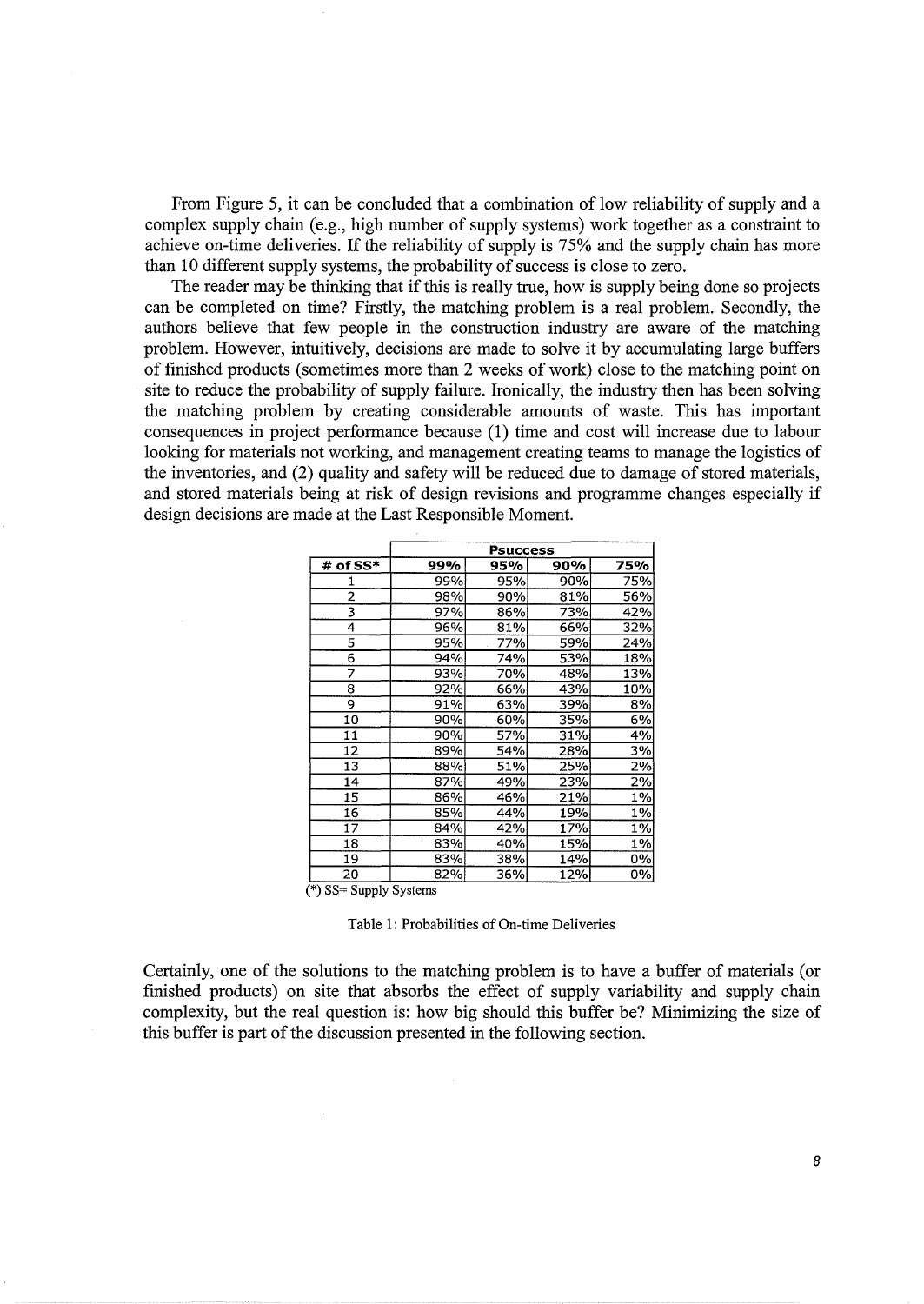

Figure 5: Graphical Representation- Probabilities of On-time Deliveries

### THE STRATEGY: LEAN SUPPLY SYSTEMS

### DEFINITION AND SCOPE

So far, the paper has illustrated some of the problem dynamics involved in supply systems and how the construction industry has been providing a solution far from optimal (an intuitive solution). The proposed strategy takes into account these dynamics focusing on achieving on-time delivery of information and materials to project sites at least cost and maximum value for the customer. The primary goals are to (1) simplify the configuration of construction supply systems, (2) to reduce variability embedded on those systems (including variability coming from site), and (3) to improve visibility across supply systems.

### **DESCRIPTION**

This strategy proposes the implementation of the following:

1. Use of a web-based tool designed based on the Last Planner System (LPS) to control production on site on a daily basis increasing workflow reliability, therefore reducing demand variability. This tool should not replace planning, forecasting, and scheduling, but rather works in conjunction with them. Working with weekly production plans will not necessarily deliver the value expected to achieve just-intime deliveries. Planning tools such as process mapping and scheduling are still required to properly manage workflow.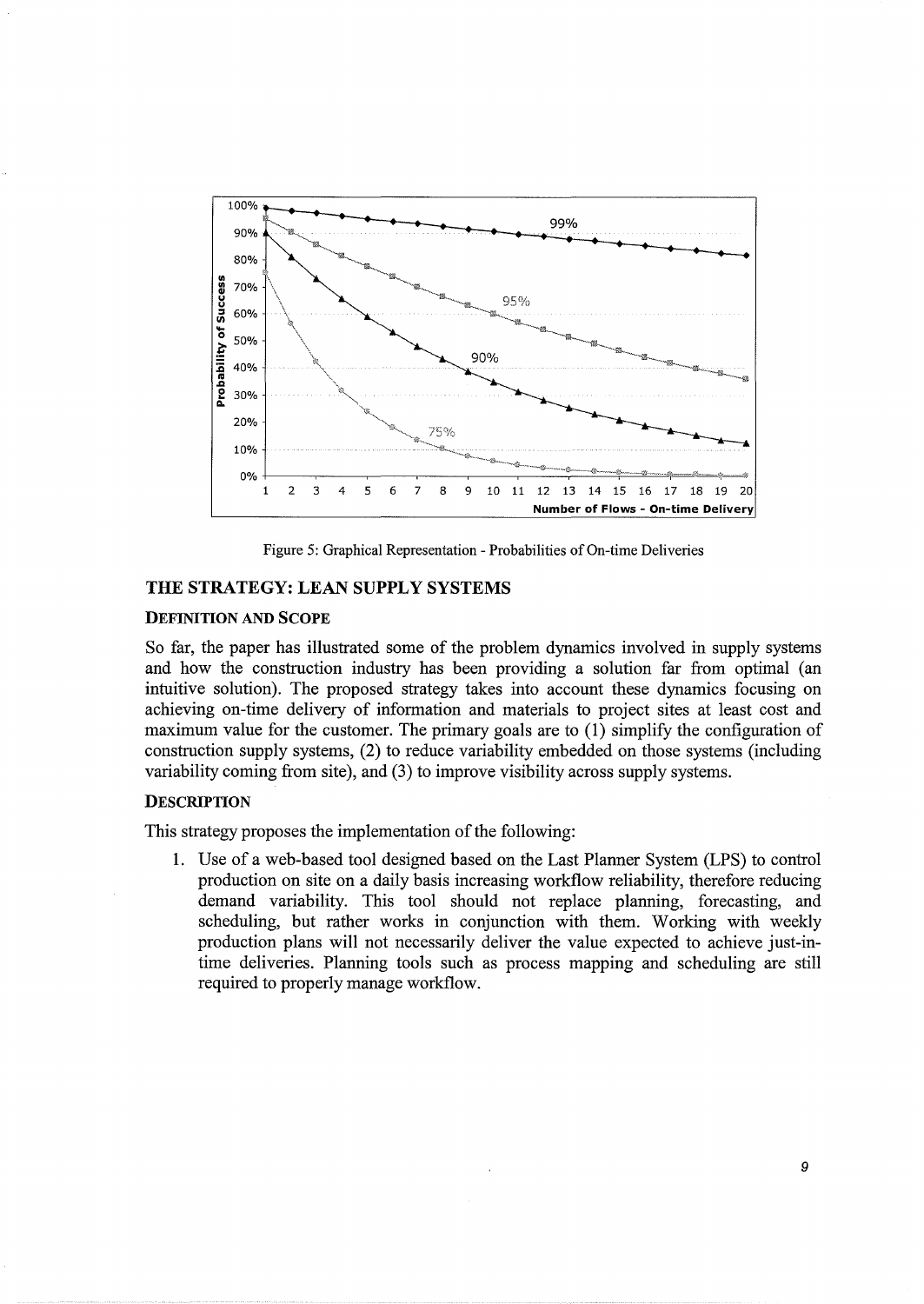- 2. Link the web-based production control tool with the material management process. This way, engineered-to-order<sup>4</sup> and made-to-order products can be pulled from suppliers. This will also trigger the delivery of materials to Logistic Centres. This is better explained as follows.
- 3. Use Logistics Centers (LCs) as part of the definition and design of supply systems. A LC is defined here as a permanent consolidation point, where materials from different supply systems are assembled in packages before they are delivered to project sites. LCs can be seen as decoupling points in supply systems. Naim et. al. 1999 further discusses the use of decoupling points through an application to the UK housebuilding industry. It is suggested that LCs are located within a radius defined by 112 day's delivery duration. If this cannot be accomplished, special considerations need to be taken when designing the supply systems to avoid delays in transportation to site.
- 4. Kit today (at LCs) all information and materials in assembly packages for site installation tomorrow. The information required for kitting is sent via the web-based tool to LCs. The size of the buffer required to absorb variability is proposed as 1 day. This means that assembly packages should contain the materials required to complete 1 day of work for a specific task on site. The concept of single-piece-flow is applied here considering 1 day as the single piece.
- 5. Deliver assembly packages based on pull from site. The use of a web-based production control tool will provide the mechanisms and signals to trigger deliveries from LCs to site. This way the assembly packages will not be pushed to site without explicit request from site based on daily production plans. Waste in the system will be reduced and the use of space can be better controlled.
- 6. Define, design, and implement supply systems focused on replenishing selected made-to-stock materials using milk runs and kanban techniques. Arbulu et. al. 2003 proposes a strategy to implement this type of supply system. Wegelius-Lehtonen and Pahkala ( 1998) introduces standard materials (or made-to-stock) as a type of logistics chains in construction.
- 7. Define, design, and implement standardization and pre-assembly strategies. Preassembly can be performed at LCs or at suppliers' facilities as appropriate. Preassembly reduces the number of flows going directly to site therefore reducing the effect of the matching problem. Sometimes the matching problem can be moved upstream in the supply chain, but in that case, the scope is reduced (e.g., only materials required to assemble a package) and the environment can be more controlled than on site.

<sup>4</sup> Construction deals with three general types of products: (a) Made-to-stock (e.g., consumables), (b) Made-to-order (e.g., standard materials from catalogs that require an order to be fabricated), and (c) Engineered-to-order (e.g., reinforcement - design information is required to start fabrication). Made-to-order and engineered-to-order products usually have long lead times.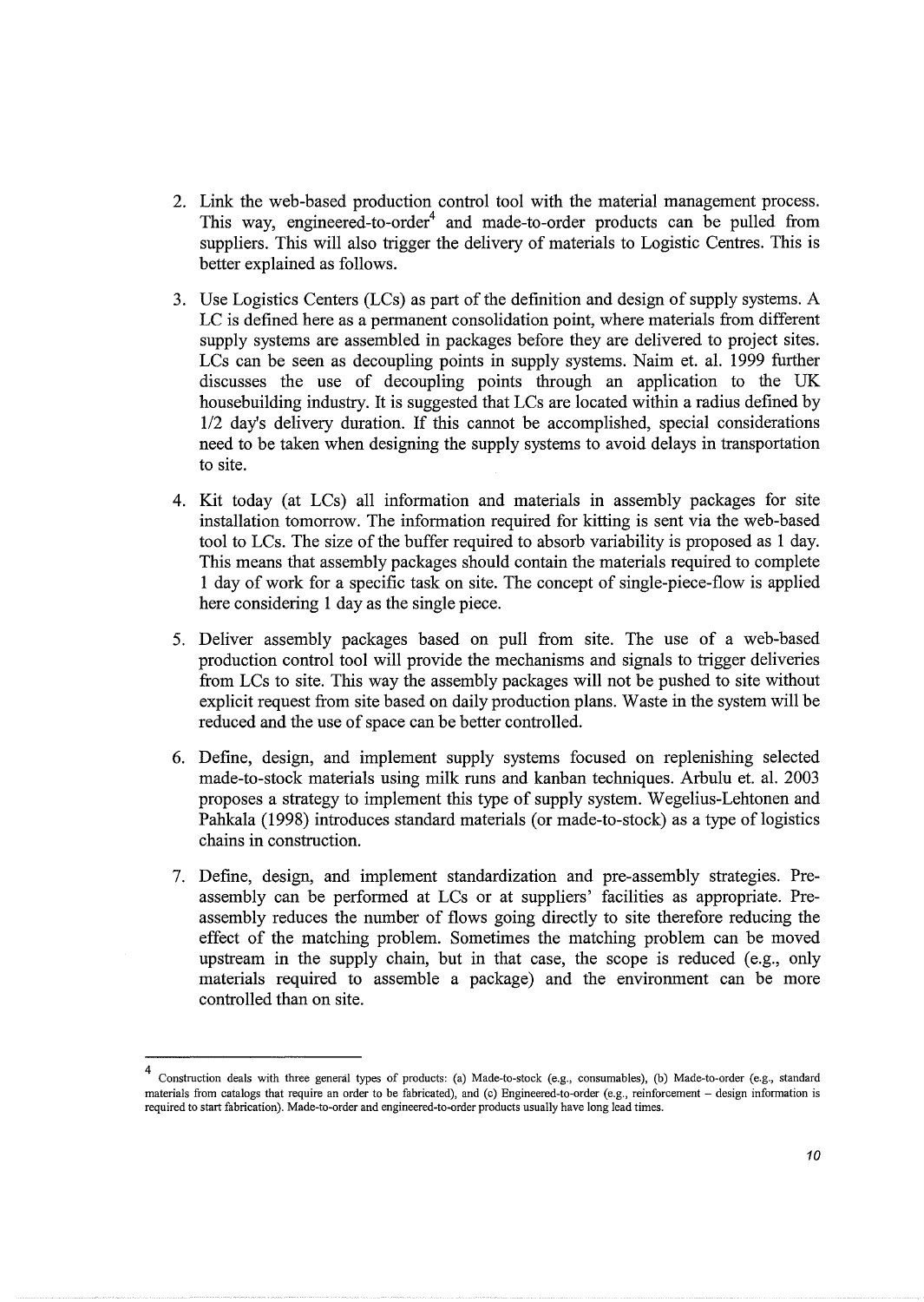8. Minimize material lead times and inventories not needed to absorb variability. Zabelle and Ballard (1999) highlight the importance of achieving a window of reliability greater than fabricator lead times by improving plan reliability and reducing lead time for supply. Lead times that exceed a site's window of reliability increase the probability of untimely delivery. A long lead time is determined relative to the ability of the customer (the construction site) to accurately forecast future states of the building process on site, and thus the ability to determine when a component will be required for installation. Ballard and Arbulu (2004) also discuss the drivers of prefabrication lead times.

From a supply chain perspective, a short lead time has the following advantages over a long lead time (after Koskela 2000 p. 60): (1) faster delivery of the product or service to the customer, (2) reduced need to accurately forecast future demand, (3) less opportunity for disruption in the supply chain due to (design) changes, (4) greater possibility that participants will interact in a timely fashion with other supply chain participants, (5) easier synchronization of one supply chain with others (e.g., merging supply chains at the site), and (6) less opportunity for products to become obsolete.

This strategy is probably better suited for adoption by general contractors. This will require that contractors move from a single-project to a multi-project view as shown in Figure 6. Owners may also adopt the proposed strategy for a single project according with its magnitude. In this case, the boxes depicting projects in Figure 6 would represent sub-projects.



Figure 6: Lean Supply Systems Strategy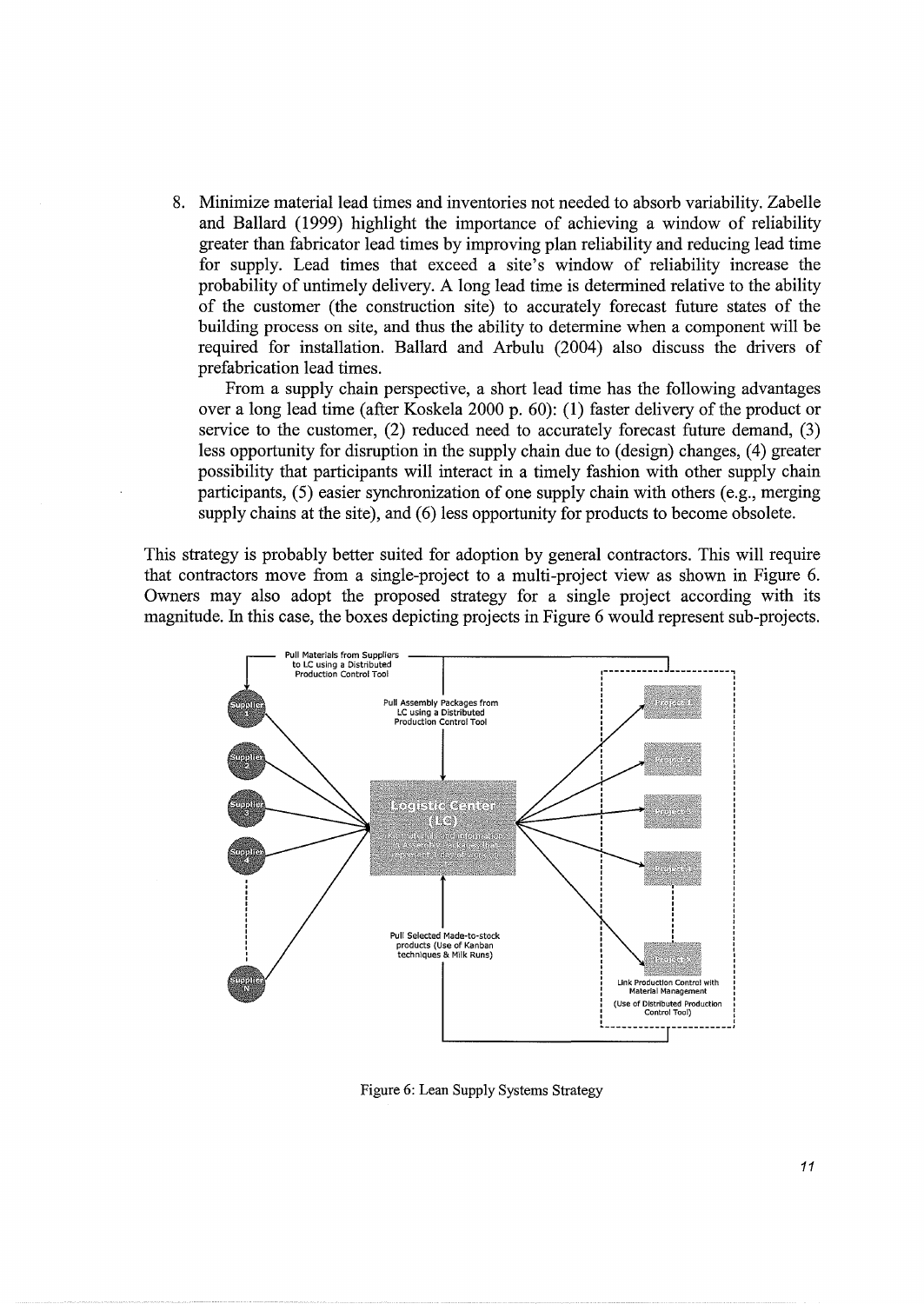#### **CONCLUSIONS**

This paper has illustrated that the combination of variability in demand and supply will directly impact project performance increasing cost and time and reducing quality and safety. The proposed strategy targets the reduction of demand variability by stabilizing workflow on site. It also presented a way of reducing materials inventories on site by implementing pull techniques (i.e., use of kanban, pull assembly packages). It proposes the combination of the use of Logistics Centres and a distributed (web-based) production control tool that increases visibility across supply chains as well as provides better forecast information (live).

Successful implementation of this strategy will require a holistic view that includes not only a supply chain view but also a multi-project view. It is important to keep in mind that because of competitors' pressures, it is no longer sufficient to be the best. Companies must look for different and new ways to manage projects and for new techniques and tools to improve the reliability of supply and demand. The lean philosophy must be applied consistently to maximise the elimination of waste and increase workflow across the value stream. The conditions to achieve workflow should be set early in the process. Procurement should focus on sole sourcing and the creation of different supplier selection criteria including capabilities and culture (go beyond just lowest cost possible). A shift is required from purchasing thinking to system thinking. The lowest cost for each step in the value stream will not guarantee the lowest cost for the whole value stream! To adopt this view, this strategy requires the creation of a different environment where owners, construction companies, and material suppliers do business based on mutual trust and respect. Strategic relationships are therefore pre-requisites to extending lean concepts to supply systems and supply chains.

This strategy is being implemented in the construction of a major international transportation hub in the U.K. The authors will publish complementary papers to further detail the results of this implementation as well as different material management strategies within supply systems.

### **REFERENCES**

- Arbulu, R.J. (2002). *Improving Construction Supply Chain Performance: Case Study on Pipe Supports used in Power Plants.* Master of Engineering Thesis, Constr. Engrg. and Mgrnt. Program, U.C. Berkeley, Berkeley, CA, May.
- Arbulu, R.J., Tommelein, I.D., Walsh, K.D., and Hershauer, J.C. (2003). "Value Stream Analysis of a Re-engineered Construction Supply Chain." J. *of Building Research and Information* - Special Issue on Re-engineering Construction, Spoon Press, 31 (2) 161- 171.
- Arbulu, R.J., Ballard, G.H., and Harper, N. (2003). "Kanban in Construction." *Eleventh Ann. Conf Inti. Group for Lean Construction* (IGLC-11 ), Blacksburg, Virginia, July.
- Arntzen, B.C., Brown, G.G., Harrison, T.P. and Trafton, L.L. (1995). Global Supply Chain Management at Digital Equipment Corporation. *Interfaces,* 25(1), 69-93.
- Ballard, G.H., Arbulu, R.J, (2004). "Taking Prefabrication Lean." Submitted for review to the *Twelfth Ann. Conf Inti. Group for Lean Construction* (IGLC-12), Copenhagen, Denmark, August.